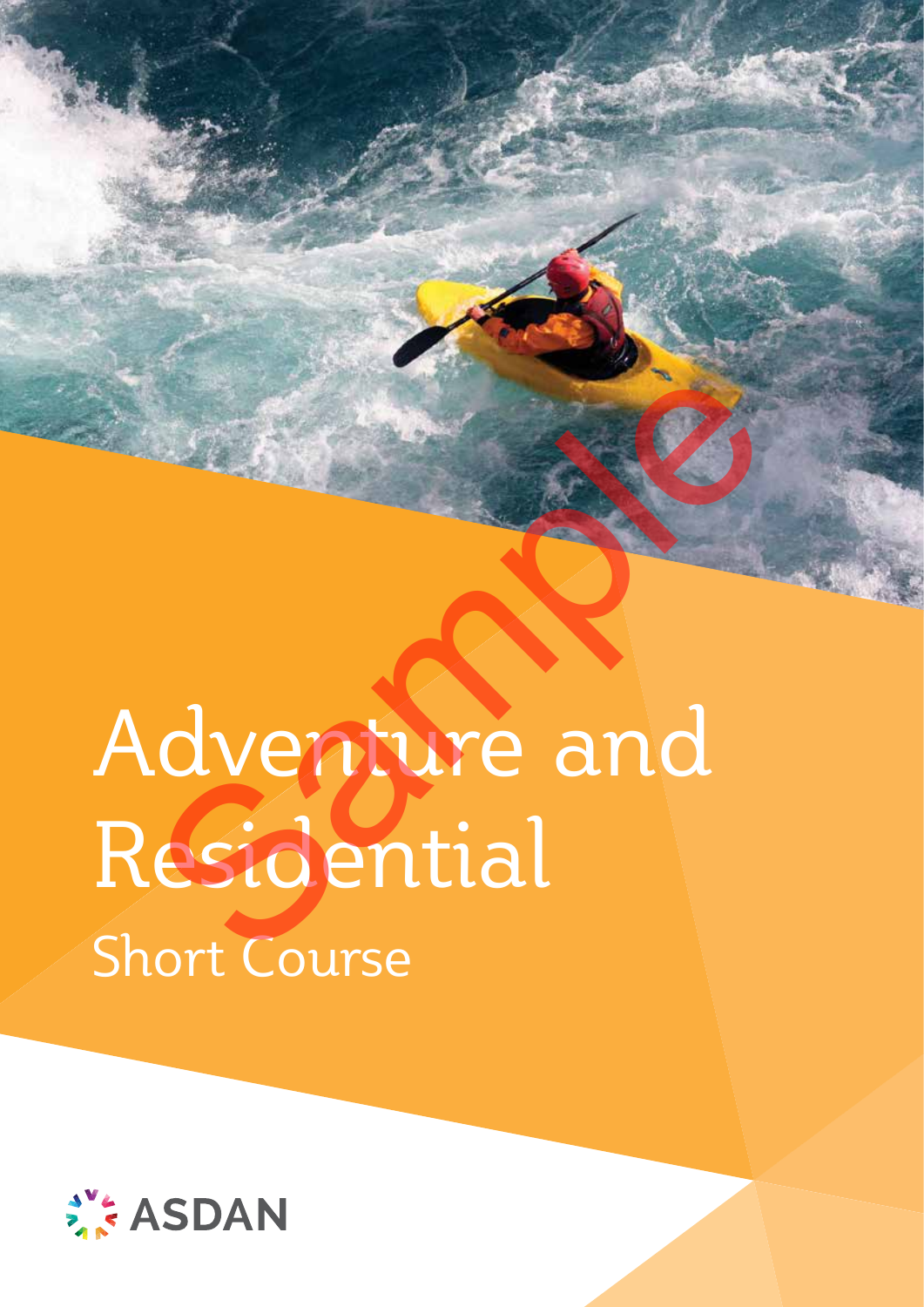| Student name: |  |
|---------------|--|
| Centre name:  |  |
| ASDAN tutor:  |  |
|               |  |

#### DISCLAIMER:

data under the terms of the Data Protection Act 1998. The use of such information as portfolio evidence for ASDAN Programmes or Qualifications will require centres to obtain consent from students, parents and carers. ASDAN does not pass on, or use in any way, materials provided by centres, unless given permission to do so for publicity or training purposes

©ASDAN 2016 All Rights Reserved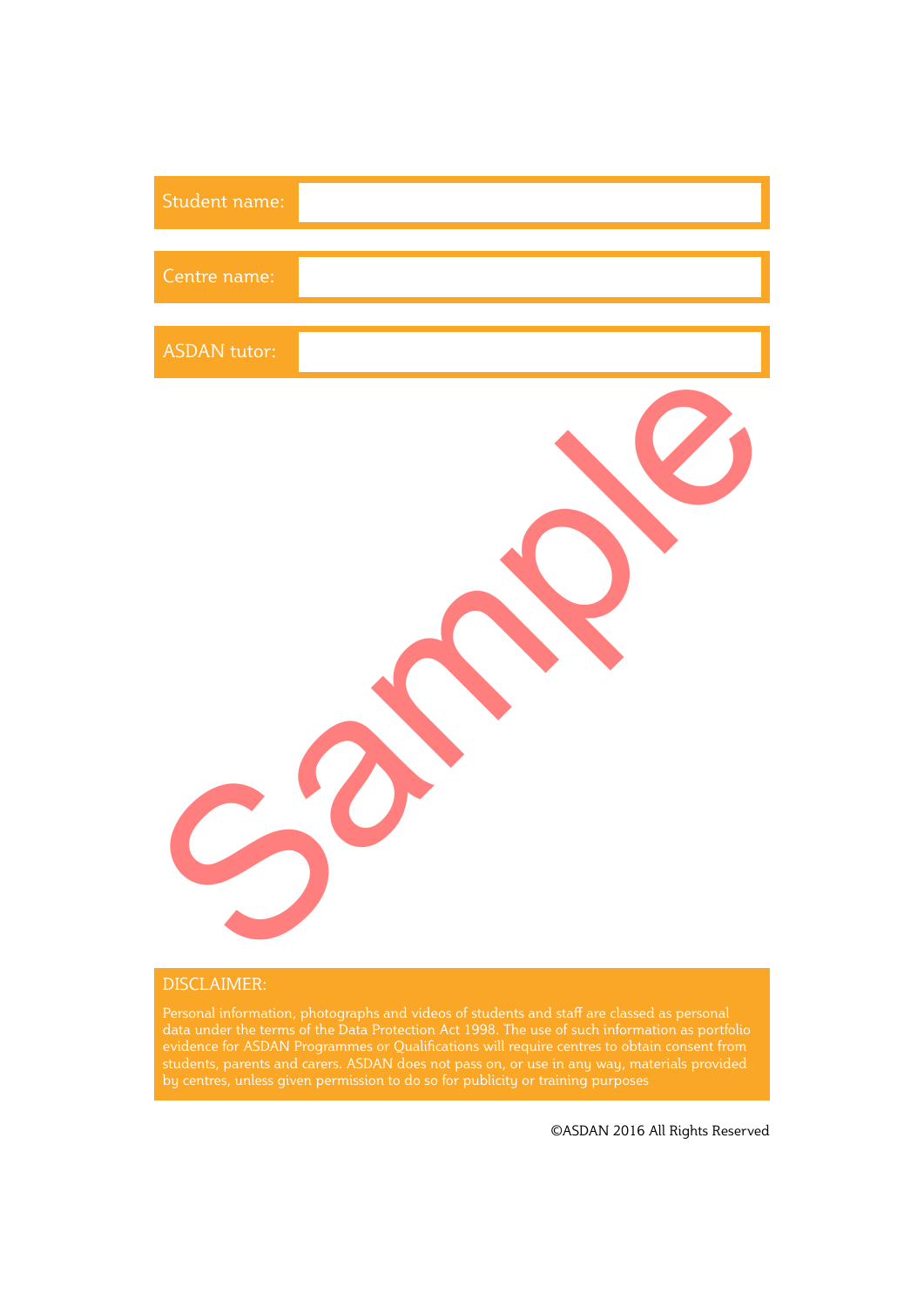# Adventure and Residential Short Course

#### **Contents**

| Introduction                                | $\overline{2}$ |
|---------------------------------------------|----------------|
| Achieving Your Short Course                 | $3-4$          |
| Record of Progress                          | 5              |
| Recording Your Skills                       | 6              |
| Module 1 Off on a Trip - Planning and Going |                |
| Section A Challenges - Planning             | $8 - 10$       |
| Section B Challenges - Going                | 11             |
| <b>Module 2 Aspects of Trips and Visits</b> | 13             |
| Section A Challenges - Residential          | 14-16          |
| Section B Challenges - Short visit          | $17 - 18$      |
| Module 3 Museums, Galleries and Heritage    | 19             |
| Section A Challenges                        | $20 - 21$      |
| <b>Section B Challenges</b>                 | $22 - 23$      |
| <b>Module 4 Evaluation</b>                  | 25             |
| <b>Section A Challenges</b>                 | 26-28          |
| Section B Challenges                        | 29-30          |
| <b>Recording Documents</b>                  | 31-38          |
| <b>Adding Value</b>                         | 39             |
| Space for Notes                             | 40             |

**Summary of Achievement**

**Yellow centre pages**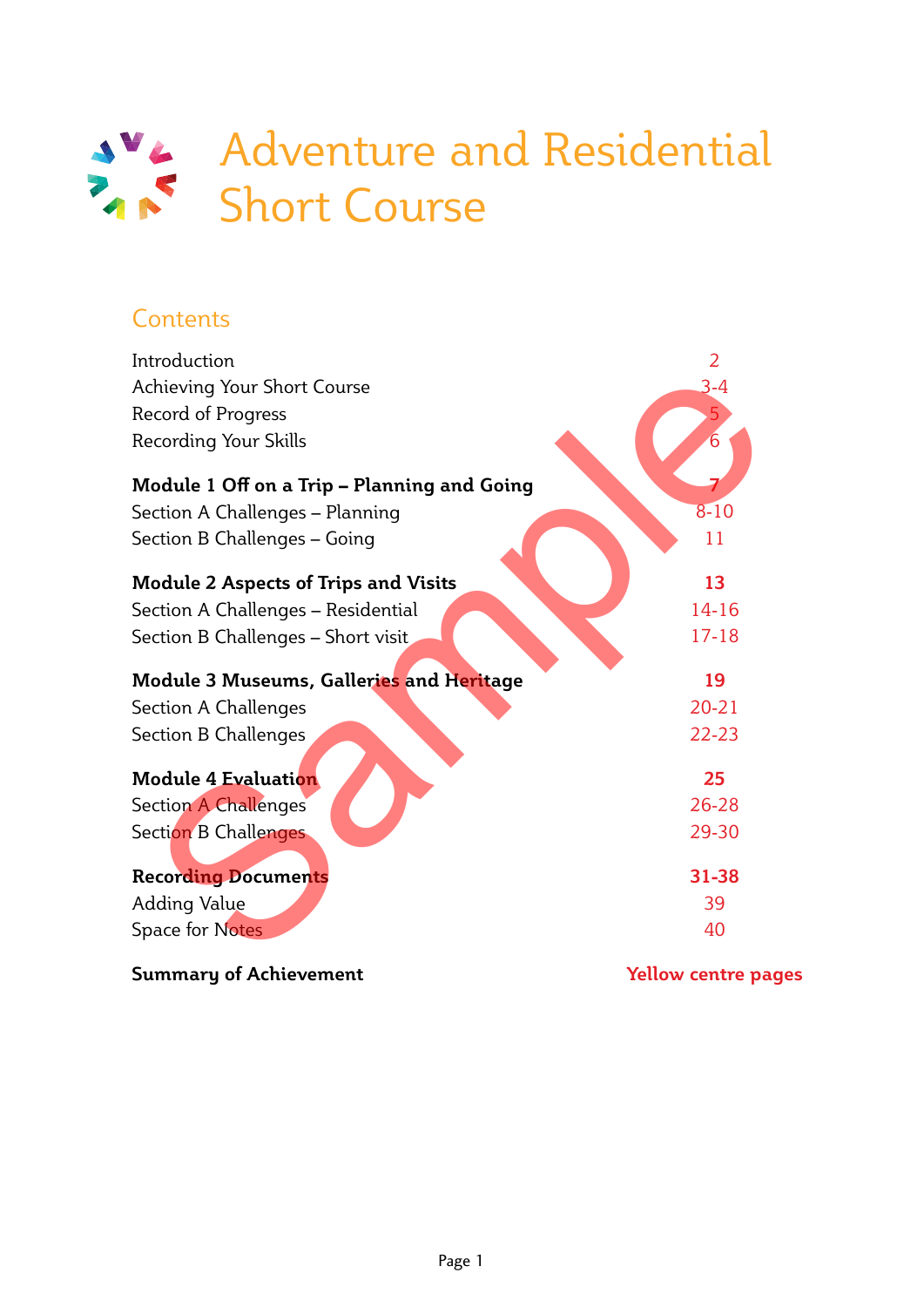

# Achieving your Short Course

| How long will the Short Course take?                                                                                                                                                                              | <b>Hours</b>                                                                                                                                                                                                                                                                                                                                                                                  | Credits     |  |  |
|-------------------------------------------------------------------------------------------------------------------------------------------------------------------------------------------------------------------|-----------------------------------------------------------------------------------------------------------------------------------------------------------------------------------------------------------------------------------------------------------------------------------------------------------------------------------------------------------------------------------------------|-------------|--|--|
| You have the option of accrediting up to 60 hours of Adventure<br>and Residential activities.<br>For every 10 hours, you are awarded one credit, for example:                                                     | 10<br>30<br>60                                                                                                                                                                                                                                                                                                                                                                                | 1<br>3<br>6 |  |  |
| These credits can contribute<br>towards other programmes and<br>qualifications.                                                                                                                                   | What must I do?                                                                                                                                                                                                                                                                                                                                                                               |             |  |  |
| The Adventure and Residential<br><b>Short Course can lead to:</b>                                                                                                                                                 | Read through these introductory pages carefully.<br>Look at the modules and challenges and decide which challenges<br>you wish to complete $\sim$ your tutor will be able to help you decide.                                                                                                                                                                                                 |             |  |  |
| <b>ASDAN Personal</b><br><b>Development Programmes</b><br>(Bronze, Silver, Gold or<br>Universities)                                                                                                               | Create an evidence portfolio to safely store all the material<br>you'll need to have in place before your tutor can claim your Short<br>Course certificate.<br>Plan, organise and carry out your chosen challenges, collecting                                                                                                                                                                |             |  |  |
| <b>ASDAN Qualifications</b><br>(Levels 1 and 2)<br>AoPE (Award of Personal<br>Effectiveness) Levels 1 and 2<br>CoPE (Certificate of Personal<br>Effectiveness) Levels 1 and 2<br>and could eventually lead on to: | evidence as you go and storing it safely in your evidence portfolio.<br>Before asking your tutor to check your work and claim your<br>certificate make sure your portfolio contains the following:<br>1. A student book<br>2. A completed Record of Progress (page 5)<br>3. Evidence for each challenge completed<br>4. The correct number of Short Course Skills Sheets<br>(see pages 31-38) |             |  |  |
| <b>ASDAN Qualifications (Level 3)</b><br>CoPE (Certificate of Personal<br>Effectiveness) Level 3                                                                                                                  | 5. A completed Summary of Achievement (yellow centre pages)<br>6. A completed Personal Statement (yellow centre pages)                                                                                                                                                                                                                                                                        |             |  |  |

#### **ASDAN Qualifications (Levels 1 and 2)**

#### **What will I need?**

- $\blacksquare$  Your own copy of this Short Course book
- $\blacksquare$  A portfolio (file or folder), into which you will put your evidence

#### **What must I do?**

#### 1. A student book

- 2. A completed Record of Progress (page 5)
- 3. Evidence for each challenge completed
- 4. The correct number of Short Course Skills Sheets (see pages 31-38)
- 5. A completed Summary of Achievement (yellow centre pages)
- 6. A completed Personal Statement (yellow centre pages)

#### **Information for tutors**

To download guidance documents, go to: **members.asdan.org.uk/my-courses/short-courses**

A Quick Guide to ASDAN Short Courses contains step-by-step guidance for delivering any Short Course, from registering with ASDAN to certification.

The Adventure and Residential Short Course Tutor Notes provide challenge-by-challenge advice, lesson ideas and suggested resources.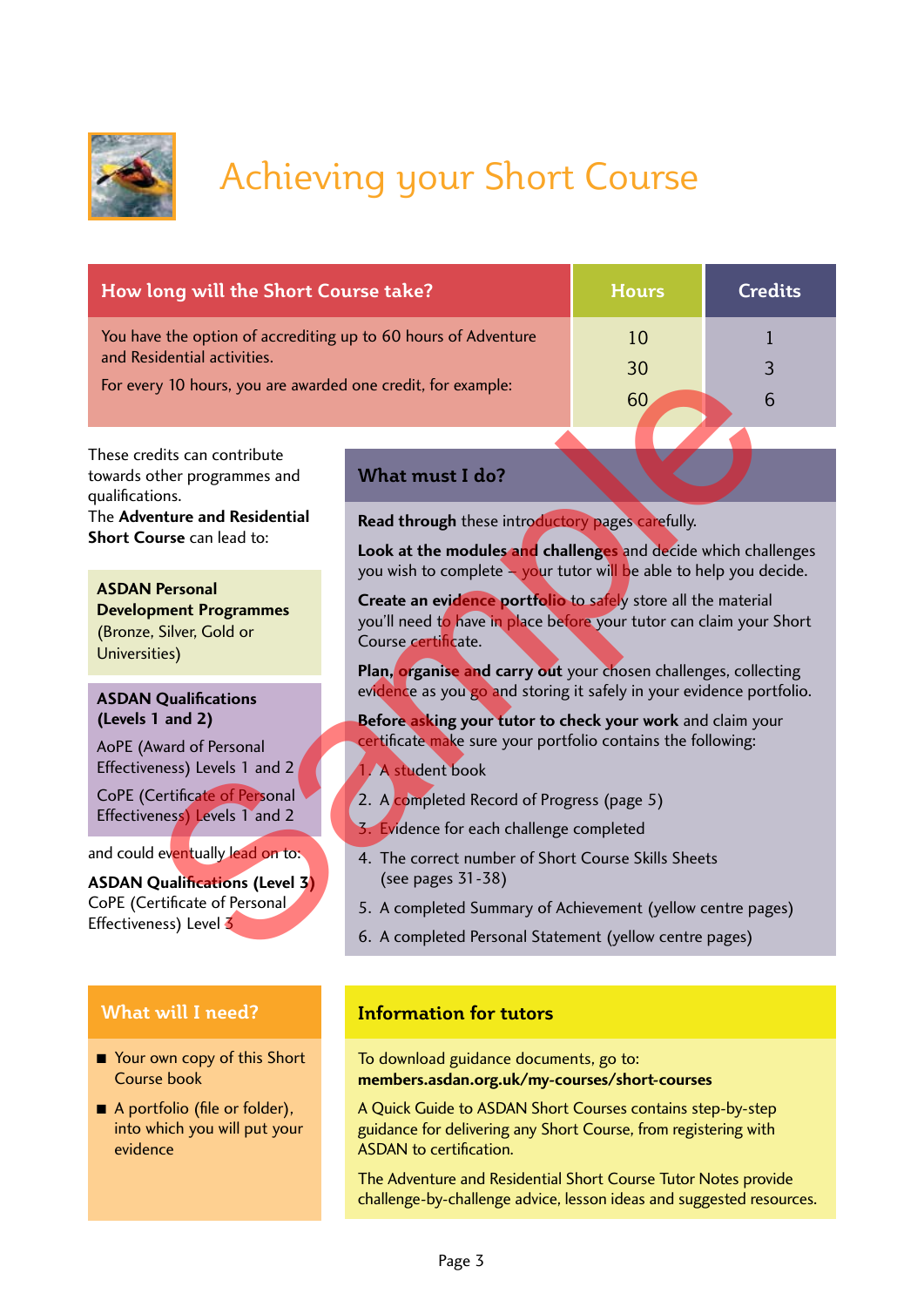

# Recording Your Skills

#### **Recording your skills**

Next to each challenge is a set of tick boxes where you can record the skills you have been developing during the activity.

These help you link your achievements to the national standards for these skills.

Adventure and Residential activities provide an excellent opportunity to develop the skills of:

- $\blacksquare$  Learning
- Teamwork
- Goping with Problems
- Use of IT
- Use of English
- $\blacksquare$  Use of Maths

#### **The importance of Key/Core Skills**

These are an everyday part of adult and working life. You need to be able to make yourself understood when speaking and writing, planning your own learning, working with others, carrying out basic calculations and using information technology.

Every job needs some or all of these skills and they are just as useful in Further and Higher Education.

#### **Learning**

This skill is about how you manage your personal learning and development. It is about planning and working towards targets to improve your performance and reviewing your progress.

#### **Teamwork**

This skill is about how you work with others when planning and carrying out activities to get things done and achieving shared objectives. This will involve working with a group of people. Coping to the skills you have a more of the skills you have and development. It is about the members cannot the transis of the material to the national your progress.<br>
This skill is about the skill is about the members of

#### **Coping with Problems**

This skill is about recognising problems and doing something about them. It is about using different methods to find a solution and checking to see if they work.



#### **Use of IT**

This skill is about being able to make the best use of computers and other items such as printers, scanners and digital cameras. Being familiar with how to use this equipment is vitally important, not only in the workplace but also in the home.

#### **Use of English**

This skill is not only about how you talk to people but also about the ways you find out information and let other people know about your views and opinions. It also includes all aspects of writing and reading.

#### **Use of Maths**

This skill is about your ability to use numbers. If, for example, you've measured or calculated something you will have used numeracy skills. Being able to use numbers is a skill highly valued by employers; many of the challenges in this Short Course will give you opportunity to practise your numeracy skills.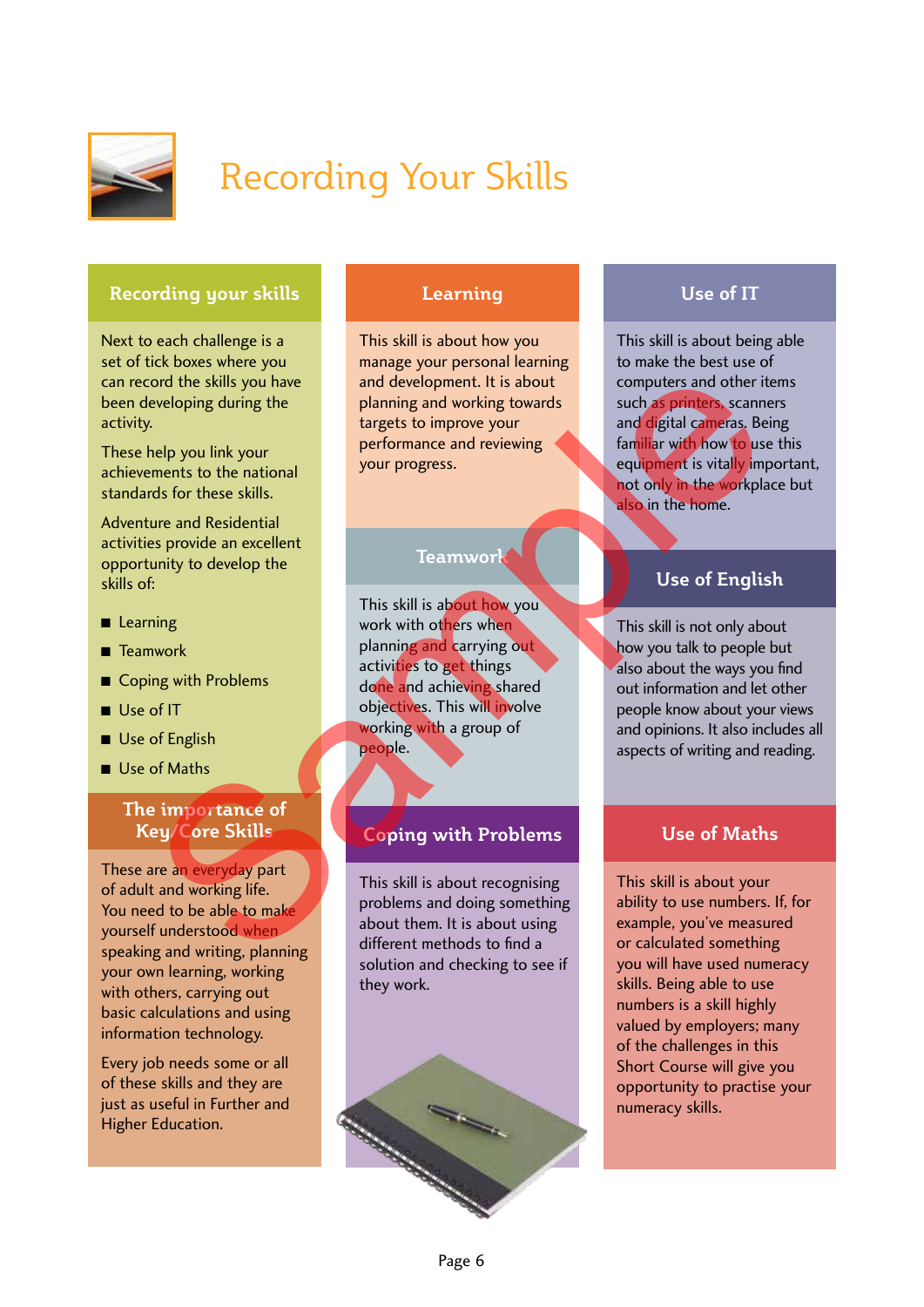# Module 1 Off on a Trip – Planning and Going Sample of the Contract of the Contract of Contract of the Contract of Contract of the Contract of Contract of the Contract of Contract of Contract of Contract of Contract of Contract of Contract of Contract of Contract of

 $320$ 

 $\sigma$ 

**VAO** 

 $-60$ 

**PARTY REGISTERED BOOM ASSESSMENT REGISTER**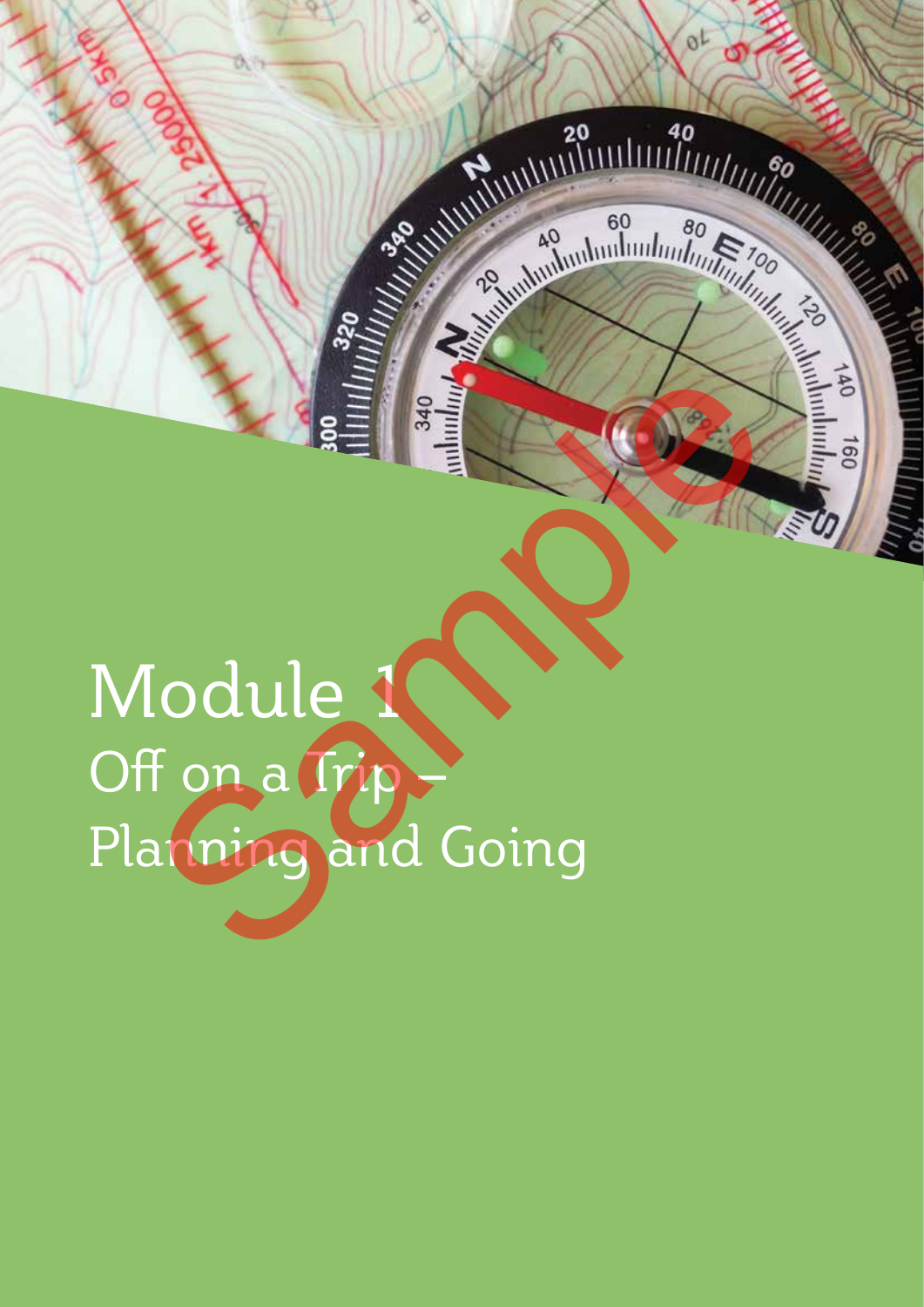

### Module 1 Off on a Trip – Planning and Going

#### **Section A – Planning:**

Complete at least FOUR challenges over 10 hours (1 credit)

- With others, produce mind maps of the arrangements for your planned adventure, visit or residential – make sure you include information on: With others, produce mind maps of the arrangements for your<br>planned adventure, visit or residential – make sure you include<br>information on:
	- Travel time of departure and return, length of journey, lunch needed, etc.
	- Overview of planned events or activities
	- Duties that you may have to undertake while away
	- Personal equipment or clothing needed
	- Money
	- Accommodation (if applicable)

Make a list of the preparations you need to make beforehand (e.g. buying new things, packing, saving money, getting to the meeting point on time).

- 
- **Learning**
- Teamwork
- Coping with Problems
- Use of **IT**
- Use of English
- Use of Maths

Trying something new or doing an activity that makes you push your own limits is often a part of a residential experience. Stepping 'out of your comfort zone' and stretching yourself emotionally, mentally or physically can often be a challenge. 2 Trying something new or doing an activity that makes you push your own limits is often a part of a residential experience.<br>Stepping jout of your comfort zone' and stratching yourself With a partner discussion of the analysis of the control of the control of the Chapter of the Chapter of the Chapter of the Chapter of the Chapter of the Chapter of the Chapter of the Chapter of the Chapter of the Chapter

With a partner, discuss some of the things that you think you will find challenging. Choose one situation each and role play different strategies to help you face the challenge. Say which strategies you will use on your trip.

- Learning
- **Teamwork**
- Coping with Problems
- Use of IT
- Use of English
- Use of Maths

Talk to your tutor or trip leader to find out what skills and **Skills I used:**<br> **3** qualities you will need during your trip.<br> **1** Learning qualities you will need during your trip.

Carry out a survey of the skills and qualities that you and your group have and present your findings.

Identify **at least two** skills and **two** qualities that you hope to develop further during the trip.

- Learning **Teamwork** Coping with Problems Use of IT
- Use of English
- Use of Maths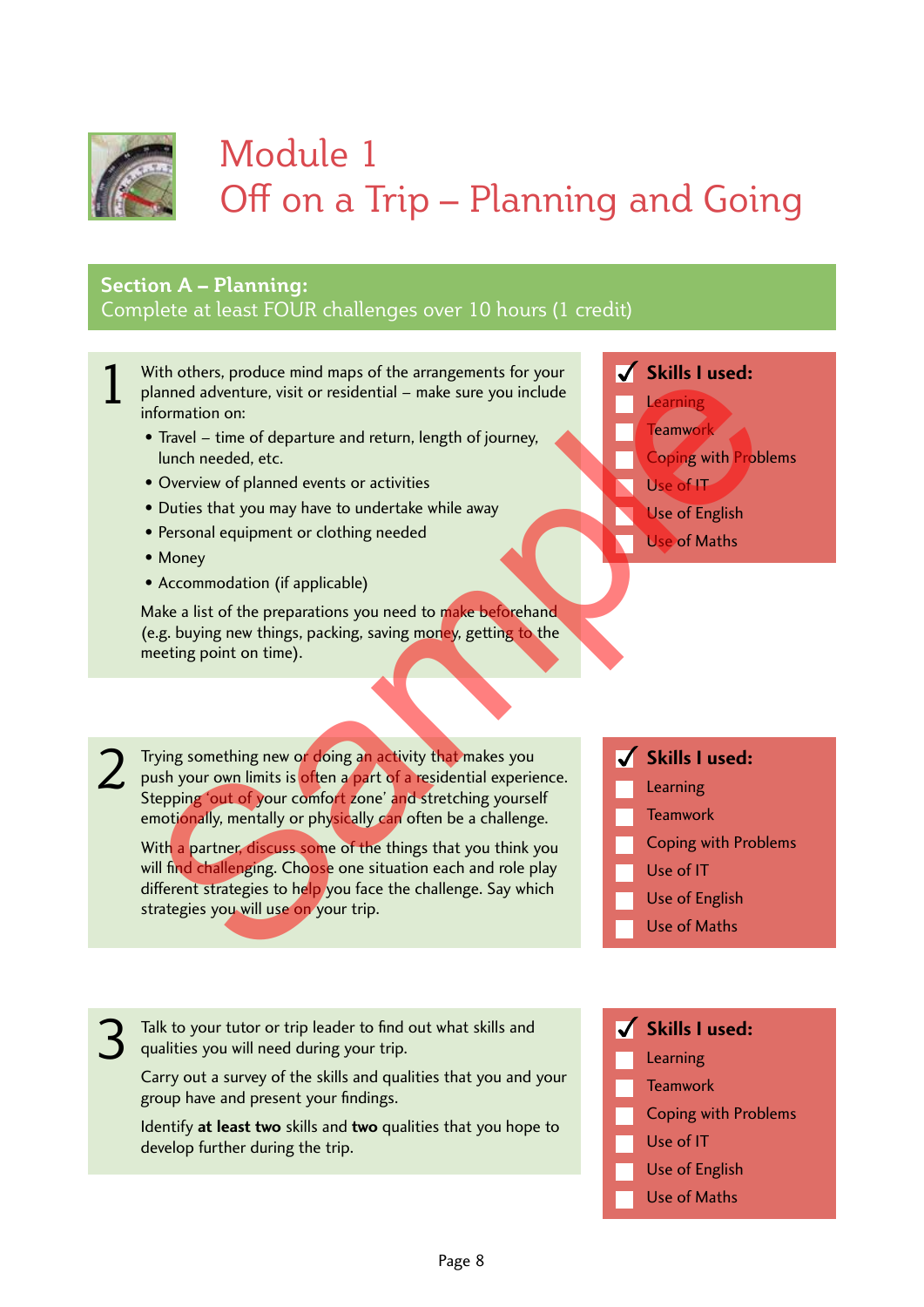$1 - 1 - 1 =$ 

# Module 3 Museums, Galleries and Heritage Samment

**Maria Tia**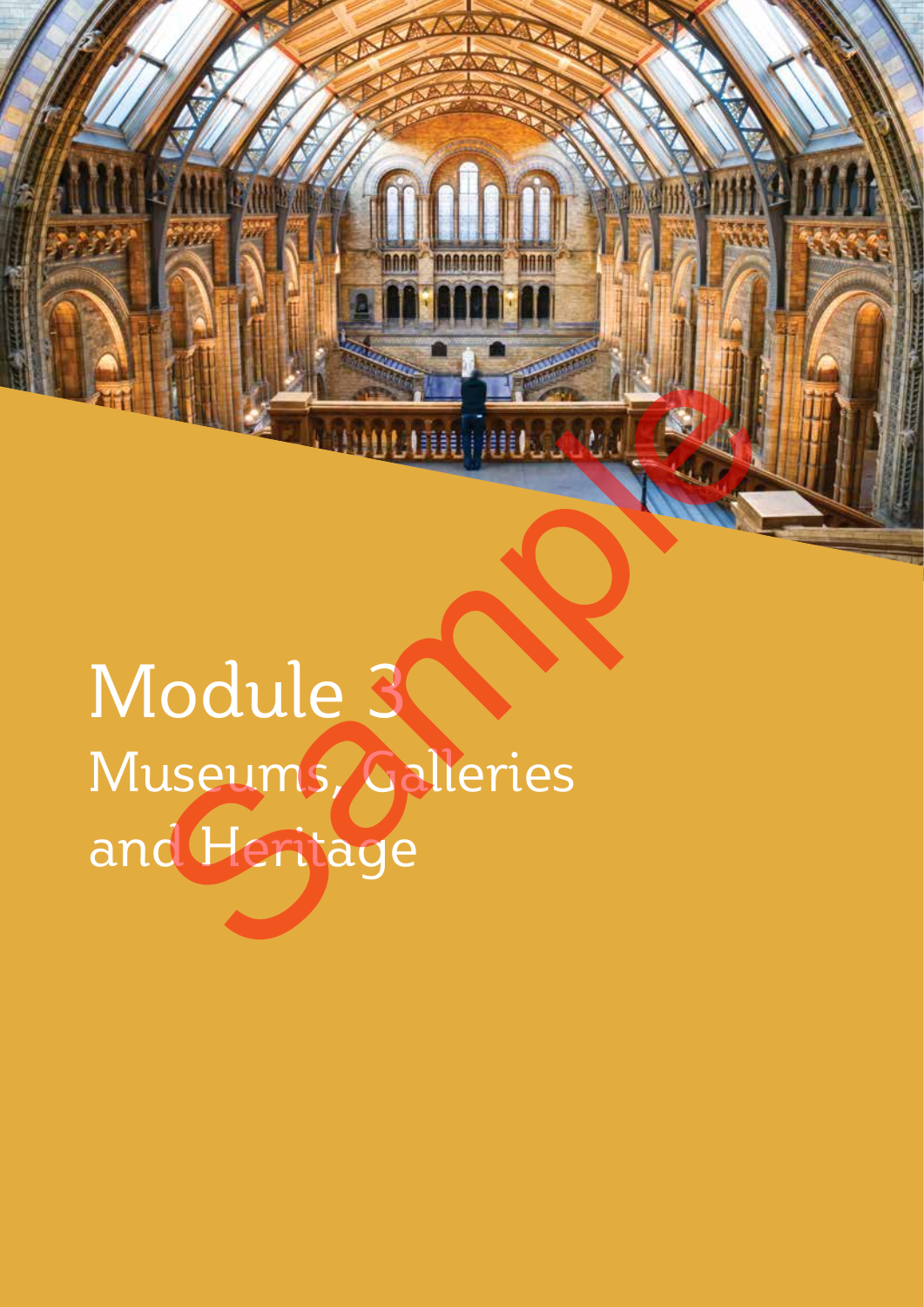## Module 3 Museums, Galleries and Heritage



- Use of IT
- Use of English

#### Use of Maths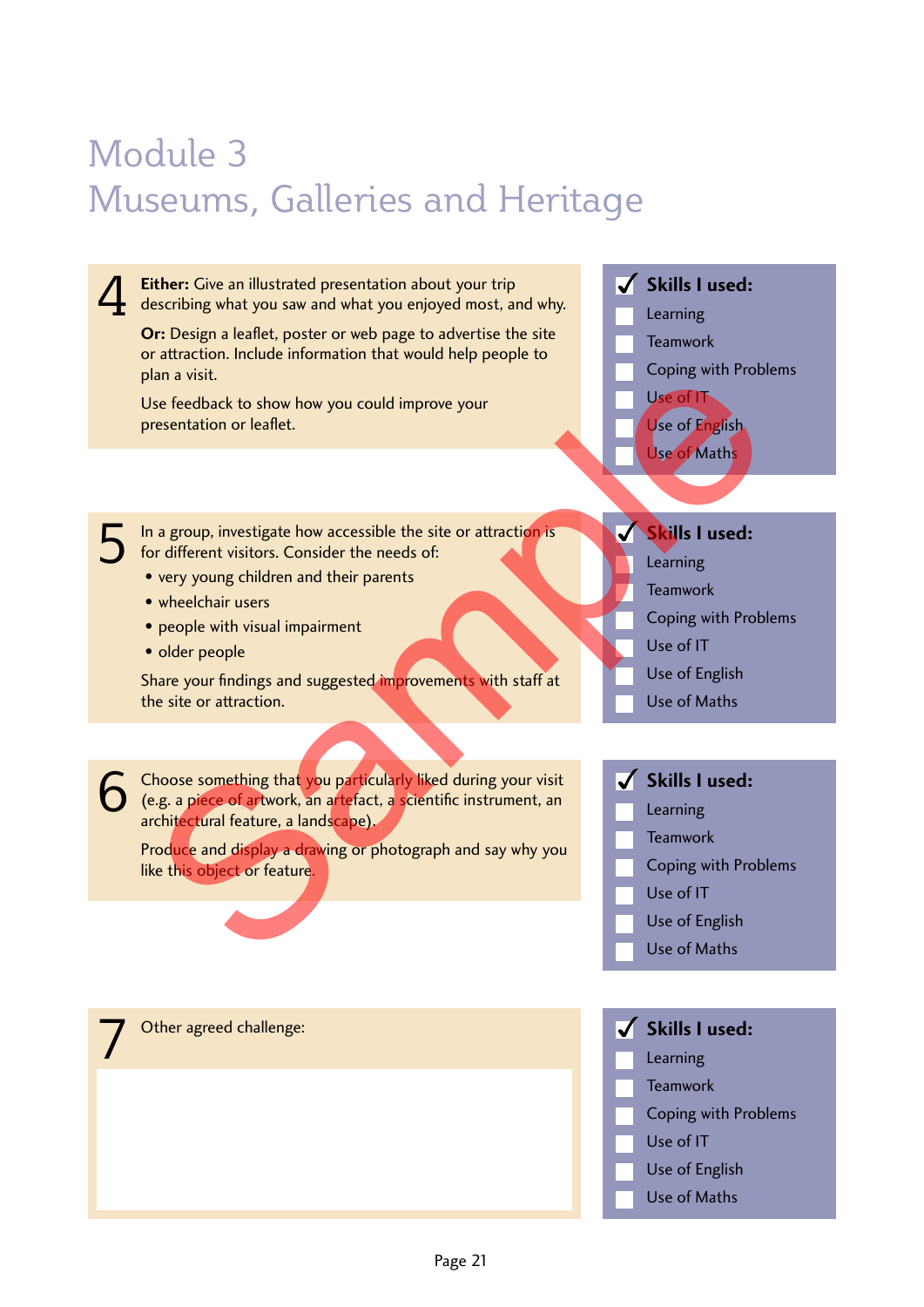# Module 4 Evaluation MENO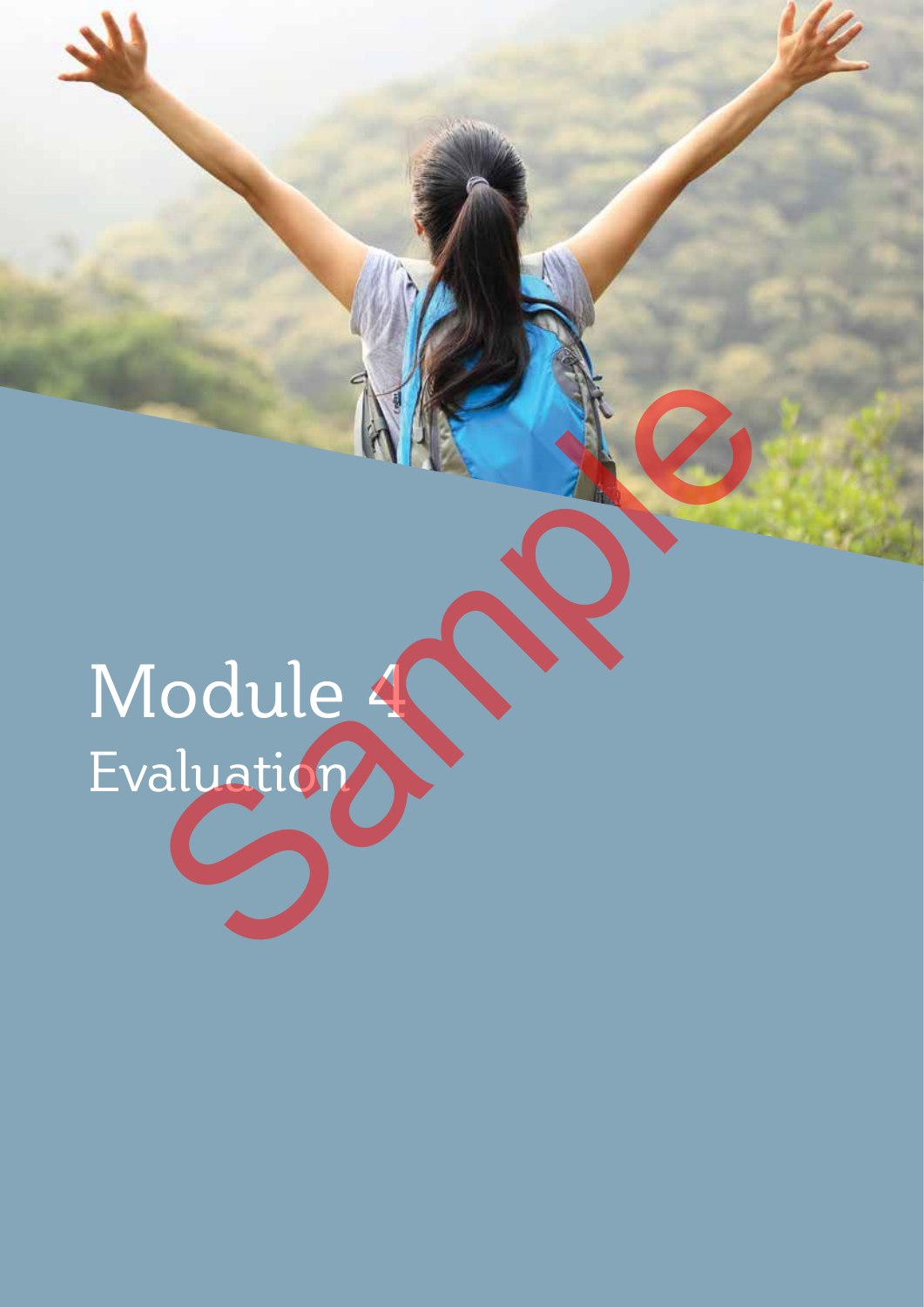

### Module 4 Evaluation

#### **Section B:** Complete ONE or TWO challenges over 10 hours (1 credit)

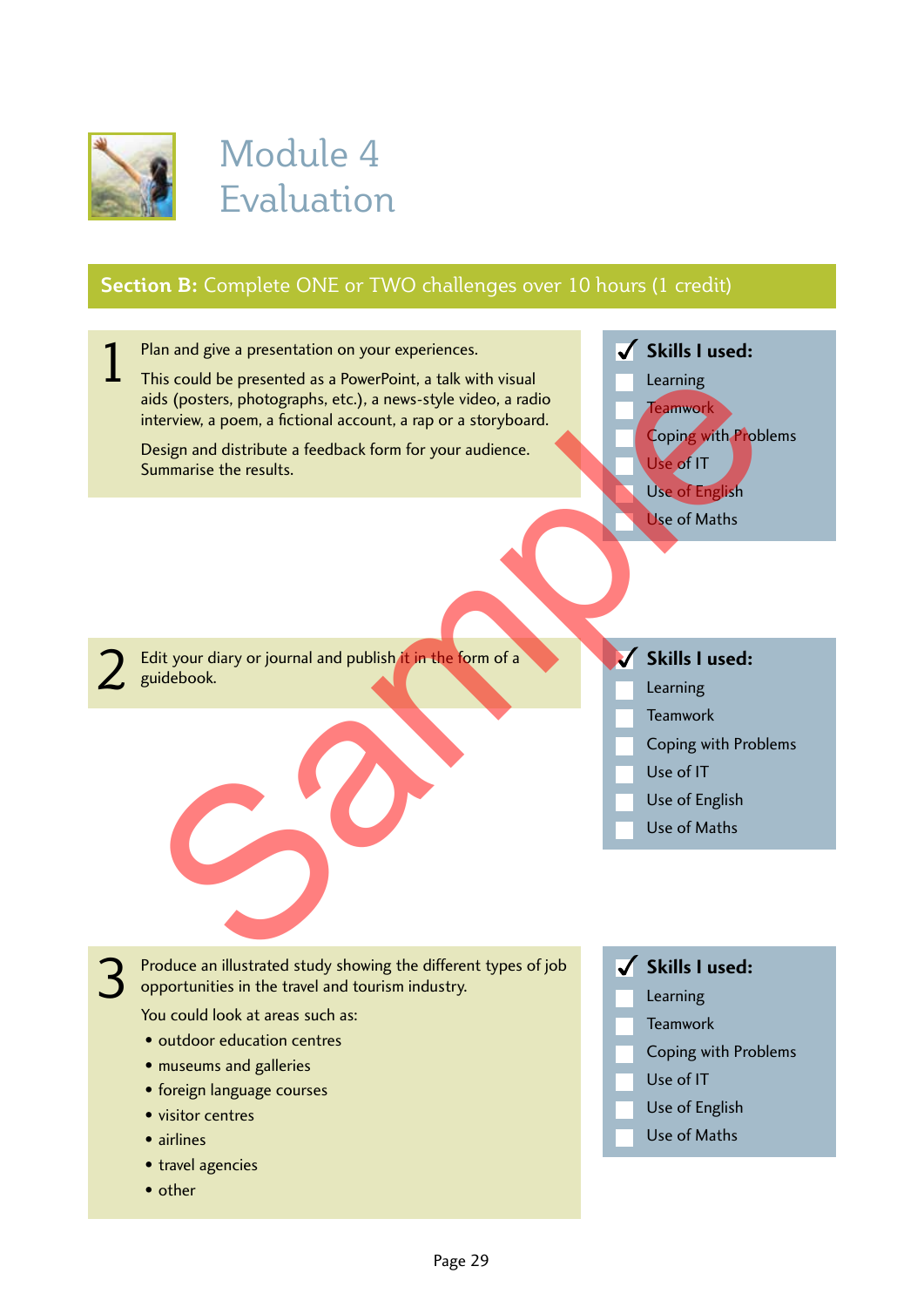# Adding Value

Your Adventure and Residential Short Course is recognised with an ASDAN certificate, and has a credit rating to reflect the time you have spent on adventure and residential activities. This course can also be linked to other programmes and qualifications, which add value and give you further options for continuing to develop your skills and experience.



Page 39